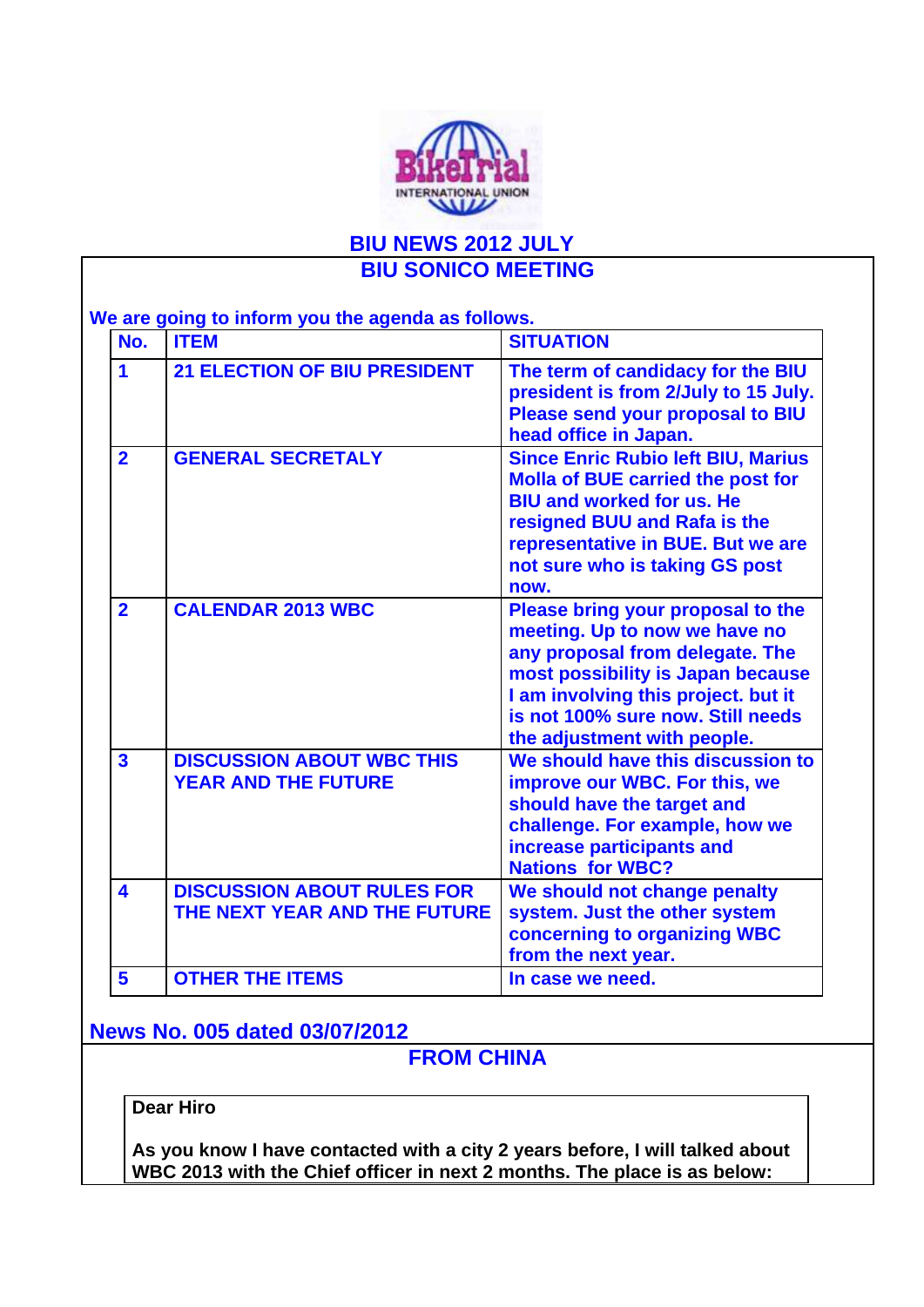http://www.xbreaker.com/ArticleShow.asp?ArticleID=2637

**Best Regards Jason**

**Dear Jason,**

**It is a very beautiful place! And it looks a perfect venue for Biketrial. I am already looking forward to visit China.**

**Sincerely yours, Hiro**

### **News No. 004 dated 03/07/2012**

**2012 WBC (R1 FRANCE, R2 CATALONIA & R3 ITALY)**

**Dear Hiro,**

**can you send me Excel File of Entry List and Ranking, please ? Giuliano**

**Dear Hiro,**

**This year do you to send us the Excel file to treat the results???**

**Sincerely yours,**

 **j-Luc**

**Dear Jean-Luc and Giuliano,**

**Sure. I closed Entry and now I am working for the soft wear for each round. I need to check if it works.. Pleas wait a little bit more.**

**Sincerely yours,**

**Hiro**

**Dear Hiro** 

**I just saw the new list of jury. It should be much better for me and the jury if I could change place with Stefan Pcola, because I will arrive late to Saix and Sonico so I will probably miss the checking of sections. Igualada is much better for me because I will be there in good time before the event.** 

**Sincerely yours Roger**

**Dear Hiro,**

**No problem I can wait for the soft wear. Thank you for your works. I think that he will it's a pity be not to see you among us on 2 rounds before Italy !! I saw that Libor wanted to help you but you refused...!! You can again change opinion, we would be quite delighted by your presence especially I because I wish to stop after this last event in France.**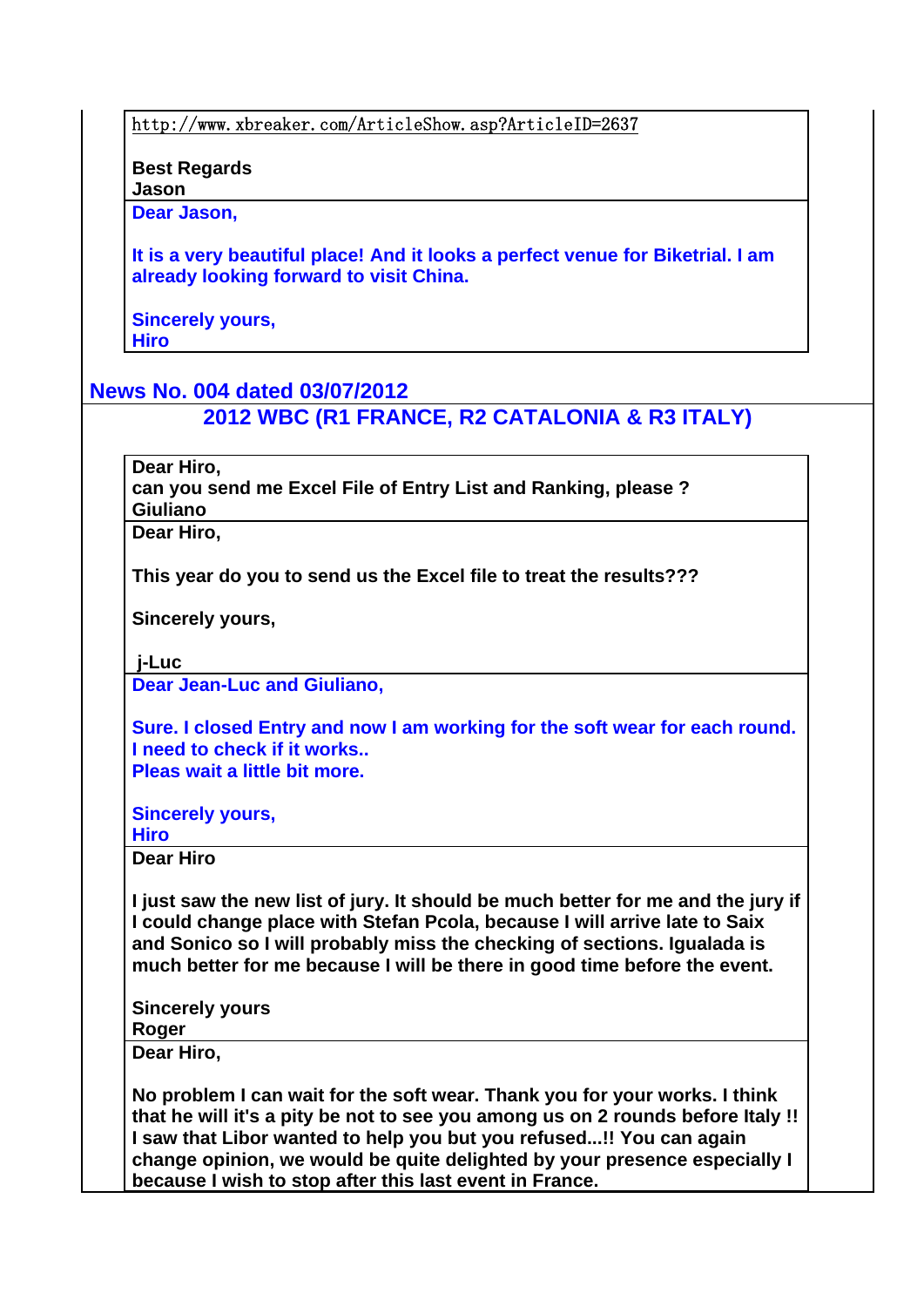**My friendships Jean-Luc**

**Dear Hiro,**

**about your proposal for Proxi President in France. My presence. As you know we are on work very strong for WBC in Sonico and I was programmed to go in Saix with Roberto and Fabio. I have programmed to go in Saix because I know the high level of organization by Yannik and Jean Luc. So me and my team will be in Saix to see section and other things about organization in Saix. But my schedule time is this: We arrive in Saix the Friday afternoon.** 

**We leave Saix the Sunday morning.**

**So it's not possible for me accept your request. Sorry for this.** 

**Keep in touch, Giuliano**

# **BIU OFFICIAL FOR 2012 WBC**

#### **I modified the plan as below. Please check it.**

**ROUND 1 FRANCE The proxy president: Radim Kakac The WBC manager: Radim Kakac Read juror: Radim Kakac July 1: France/Jean-Luc Chevalier July 2: Catalonia/Josep Abant July 3: Italy/ Giuliano Gualeni Jury 4: Jury 4: Slovakia/Stefan Pcola Reserve jury: Sweden/Roger Backgren ROUND 2 CATALONIA The proxy president: Radim Kakac The WBC manager: Radim Kakac Read juror: Radim Kakac July 1: Japan/Fumio Yamamoto July 2: Catalonia/Josep Abant July 3: GB/Anthony Rew Jury 4: Slovakia/Stefan Pcola Reserve jury: Sweden/Roger Backgren ROUND 3 ITALY The president: Hiroshi Hirano The WBC manager: Hiroshi Hirano Read juror: Radim Kakac July 1: Italy/Giuliano Gualeni July 2: Catalonia/Josep Abant July 3: Japan/Fumio Yamamoto Jury 4: Slovakia/Stefan Pcola Reserve jury: Sweden/Roger Backgren**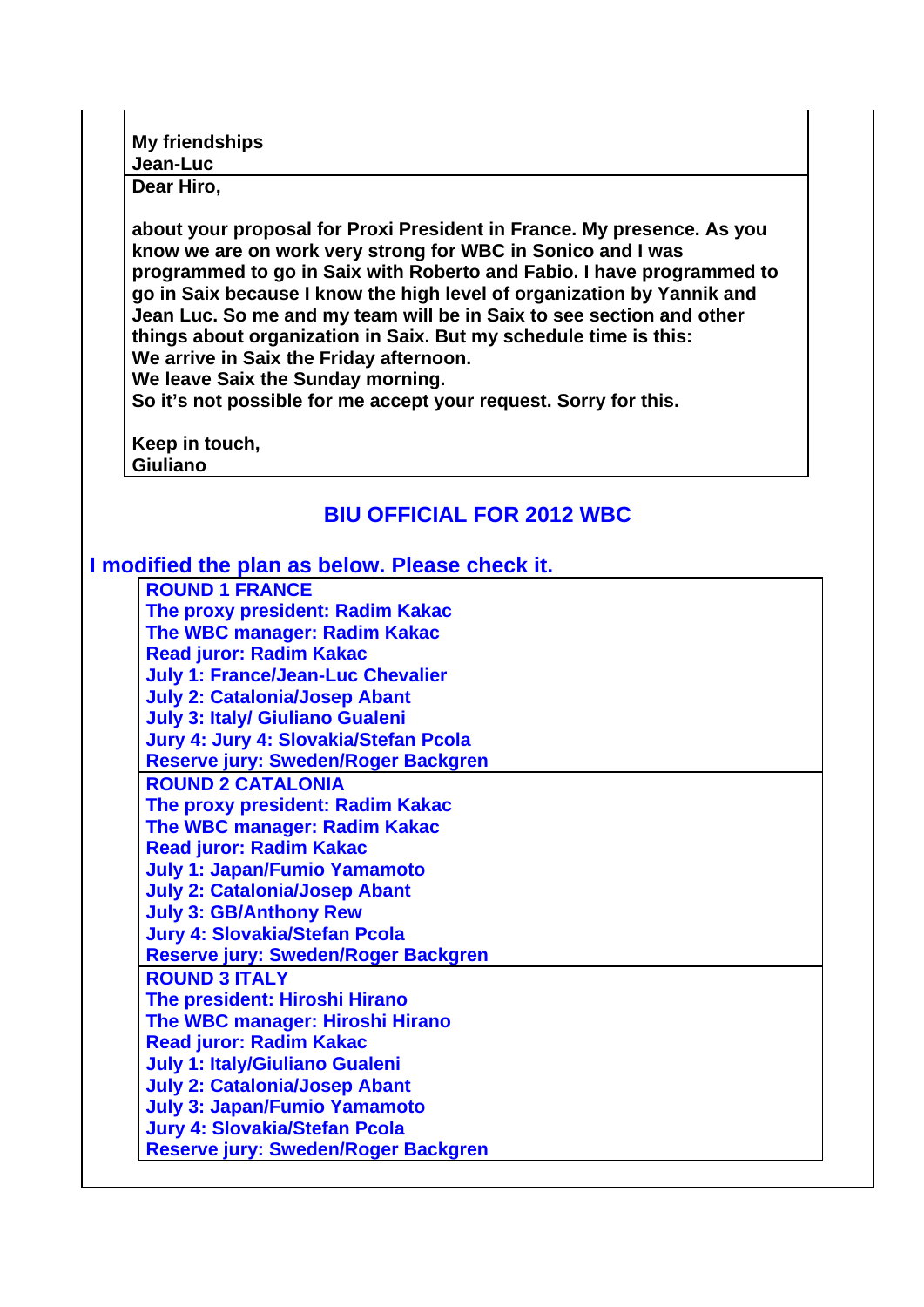#### **Dear Hiro,**

**Thank you for sending all communication to me. I thing I have already written everything important about this issue and now we await your final decision and hopefully you come to Europe. I just want to add about my participation because I haven't got any request from BIU yet. I read in an email from Giuliano that I am ready to take your position during 2 rounds of WBC. I am sorry but I haven't said it and I cannot to do it this year. It is too late for me to change my plans. After 3 European international competitions this year I am not able to do it for my company and family reasons. I rely on BIU you take care of these events. I was not aware sooner and now, for the last moment, I am not able to change my plans. My plan was to come to France for Saturday evening to meet you and organizers and to be in Italy for the whole competition. I haven't got any request from BIU in advance. I expected President and BIU Committee takes their job as it was rule in the past. EBU is ready to pay your flight tickets to Europe and back and take care about your stay here in cooperation with our organizers if you can participate in all 3 rounds. Everything is ready from our side to apply it and you are very welcome. Just let me know please. I hope to see you in France where we can together with our delegates start discussion how to improve our system of BIU and BikeTrial for the future. Afterwards we can close and make a good conclusion in Italy during BIU General meeting. My opinion is to meet just shortly in Italy during WBC final is very tough and I am afraid there is not enough time to find a good result.** 

**Best regards,**

**Libor**

**Dear Libor,**

**Thanks for your mail. I already wrote everything in my last mail to Giuliano. So I hope you understood it. I did not ask you to be there for the first 2 rounds officially because I know you are busy. I understood the reason. I think I should ask the solution to BIU delegate who has experience to organize WBC. I choose Radim Kakac. There is no any person instead of him. I think this choice is right and I hope he will accept it. I have no answer from him yet. I need your help to support this plan. I enjoy very much to help WBC till today. But the situation is changing all the time and now it is not easy moment. We can also read our serious problem in the entry list of each round in this time. Only 14 countries (one of the lowest number) in the first round. This in not normal for WBC. That is why I tried to kill this possibility in the beginning of this season by having meeting with the organizers. It was a help and cost for me. But I tried because it was really necessary. Therefore my disappointment to myself was very big when I closed the entry. Unfortunately my message does not reach them except Italy. I feel it is pity. I should think the reason and find the solution for the next. Libor, I am not asking the tickets to EBU. I can pay it but it has to be the minimum for this time. If the organizer need my**